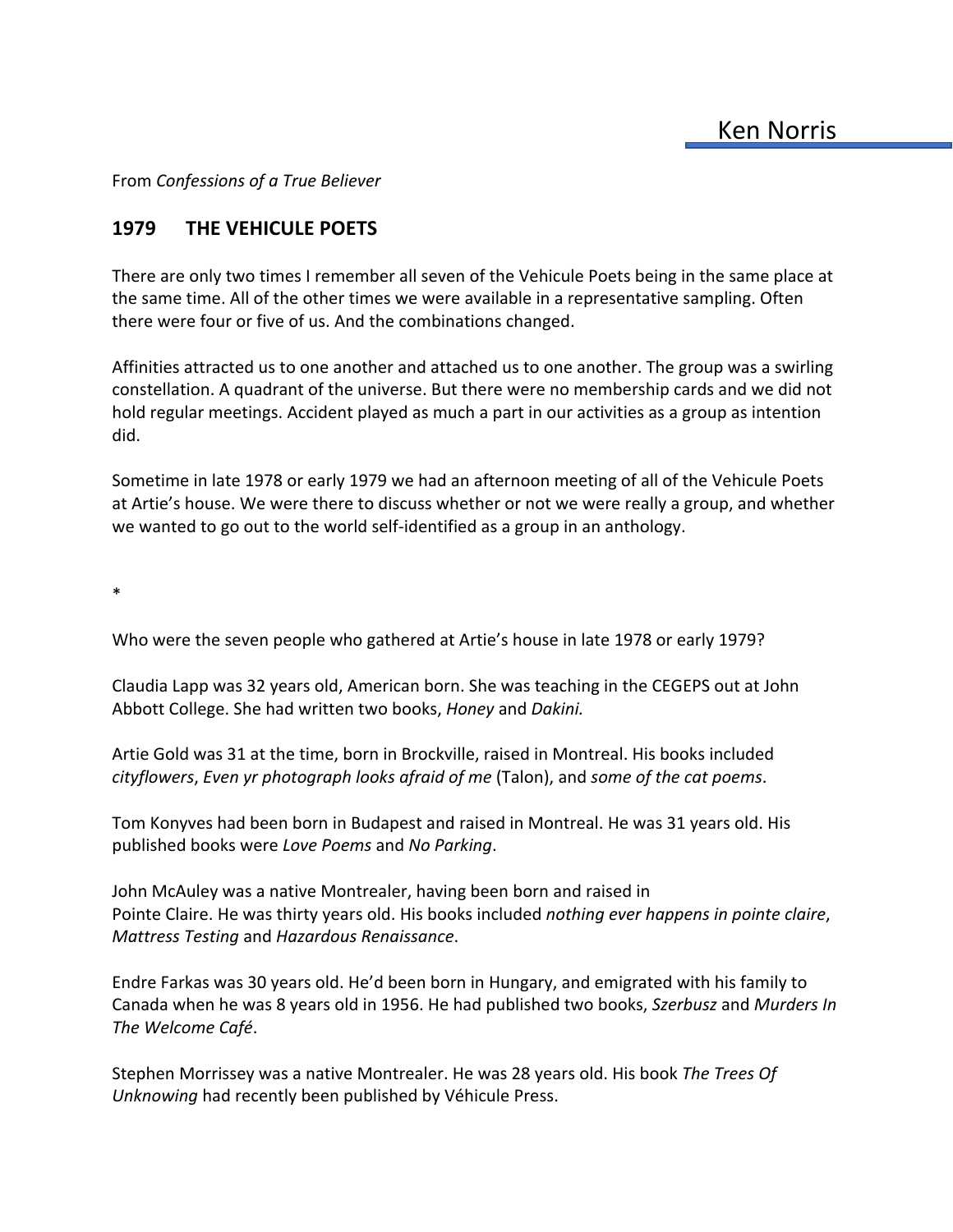Ken Norris was born and raised in New York City. At the time of the meeting he was 27 years old. His publications included *Vegetables*, *Under The Skin* and *The Perfect Accident*.

We all settled into the couch and chairs in Artie's comfortable living room and began to discuss the matter of whether we were or weren't the Vehicule Poets.

There was a lot more discussion than I thought there needed to be. Some people needed more process than others. It all went on for several hours. Eighth Vehicule poets were proposed and dismissed. Why it was seven poets, and *these* seven poets, was discussed at length.

Eventually, Artie and I went into the kitchen to cut a deal. He would stop raising objections to a group anthology called *The Vehicule Poets* if he and Claudia edited it, and if he wrote the Introduction. I was fine with both asks. Deal.

We then went back into the living room and I kept my mouth shut until he could close the deal with the others. That took another hour.

Then the deal was done. We'd all kick in some bucks, and the anthology would come out with John's Maker Press in the Fall. We were starting our migration *away* from Vehicule Press.

\*

By 1979, the Editorial Board at Vehicule was coming in for a lot of criticism as to who we were publishing. Now that Véhicule Press was operational other people wanted in. As far as they were concerned, we were just publishing our friends. The press would be a lot more valuable to the literary community of Montreal if it was publishing *them*.

I am pretty sure that Simon and Guy heard this a lot. Because by 1979 there was talk of expanding the editorial board. By the end of the year there was talk of adding three editors. By 1980 we'd be receiving letters telling us our services were no longer required.

\*

On a sunny day in late April or early May the Vehicule Poets, all of them, showed up late in the morning at Chris Knudsen's studio on Drolet Street. We were there to have our picture taken.

We'd asked Chris to design the cover for *The Vehicule Poets*, and he'd decided that the way to go would be a group portrait.

As the Group of Seven knew: seven is a lot of people.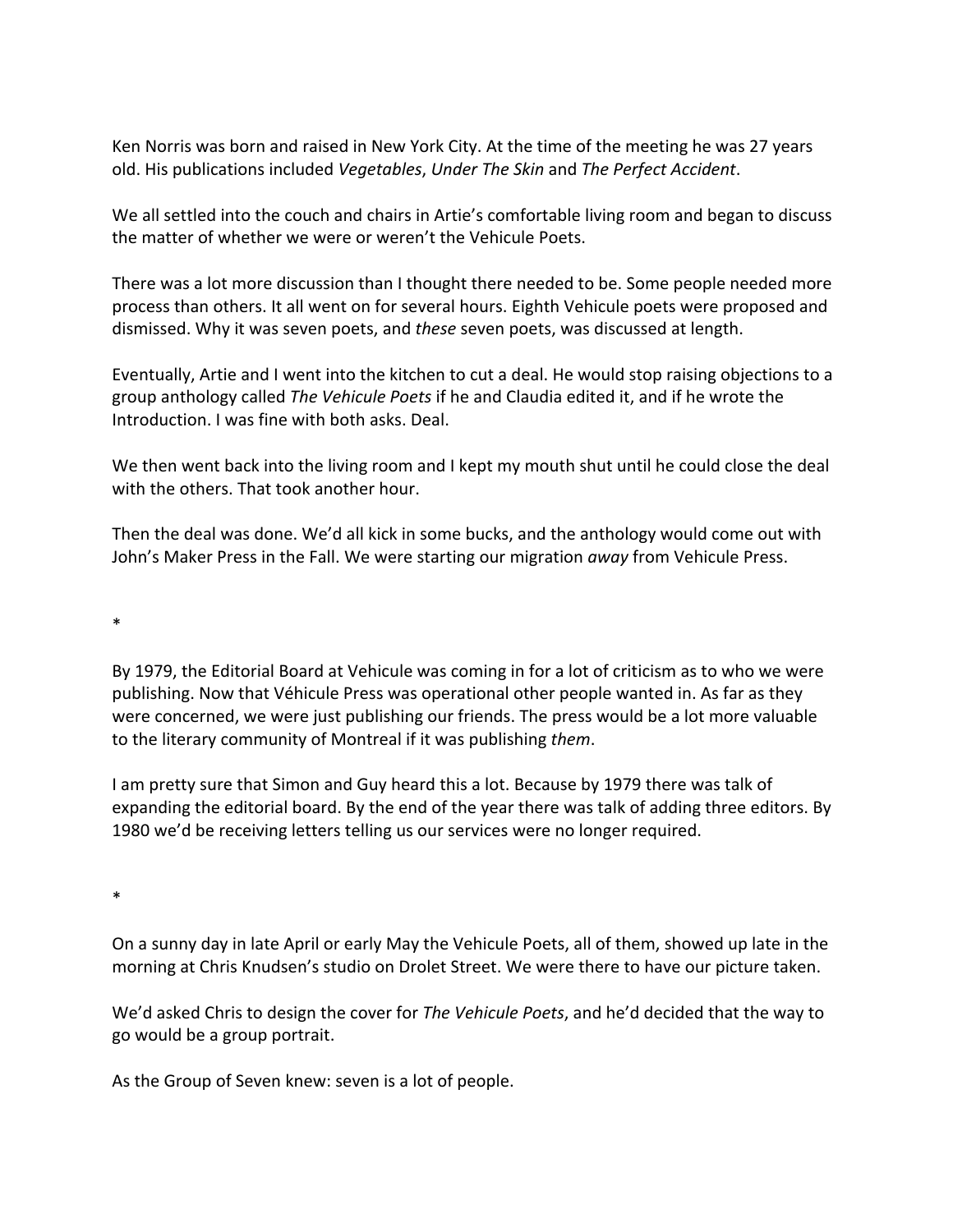There was no harmonious consistency in the Vehicule Poets. We'd just decided that, for one another, we would dull our sharp elbows.

Chris had us sit up against one of the walls in his studio. I sort of remember there being artwork (his artwork) hanging up above our heads. But it was taken out of the photograph. The picture of us that was used for the cover is just the seven of us, leaning back against a white wall, sitting on varathaned hardwood floorboards.

All the way at the right, Stephen looks the most proper. All the way at the left, Endre looks the most improper, and is mugging for the photographer. In-between, Tom and John and I are looking at the camera, and Claudia and Artie are joking around. We're all together but we're all different.

\*

When Artie was working on *Romantic Words*, Joe Rosenblatt asked him for poems for *Jewish Dialog*. Artie sent him a bunch of stuff (as he was prone to do) and Joe selected the poems he wanted. When the issue came out there were all of these R.W. poems with numbers. I am *guessing* that was Artie's idea, but it might have been Joe's.

Artie gave me a copy (he had spares) and I started flipping through it, saw all of the numbered R.W.s. "Ah, I get it," I said, "R.W.--Romantic Words."

"It's also Ruby Wounds," Artie said.

"Ruby Wounds?" I asked.

Artie then started telling me about O'Hara's poem "Ode To Willem De Kooning." I looked puzzled, as I often was when Artie was philosophizing about poetry. "Just read it when you get home," he said, and moved along to another life topic, probably involving food.

When I got home I opened up my copy of *The Collected Poems Of Frank O'Hara* and found the poem. It's one of those wandering odes of O'Hara's where he is trying to show that he can do Abstract Expressionism in words. The payoff for "ruby wounds" comes at the end of the poem:

A bus crashes into a milk truck and the girl goes skating up the avenue with streaming hair roaring through fluttering newspapers and their Athenian contradictions for democracy is joined with stunning collapsible savages, all natural and relaxed and free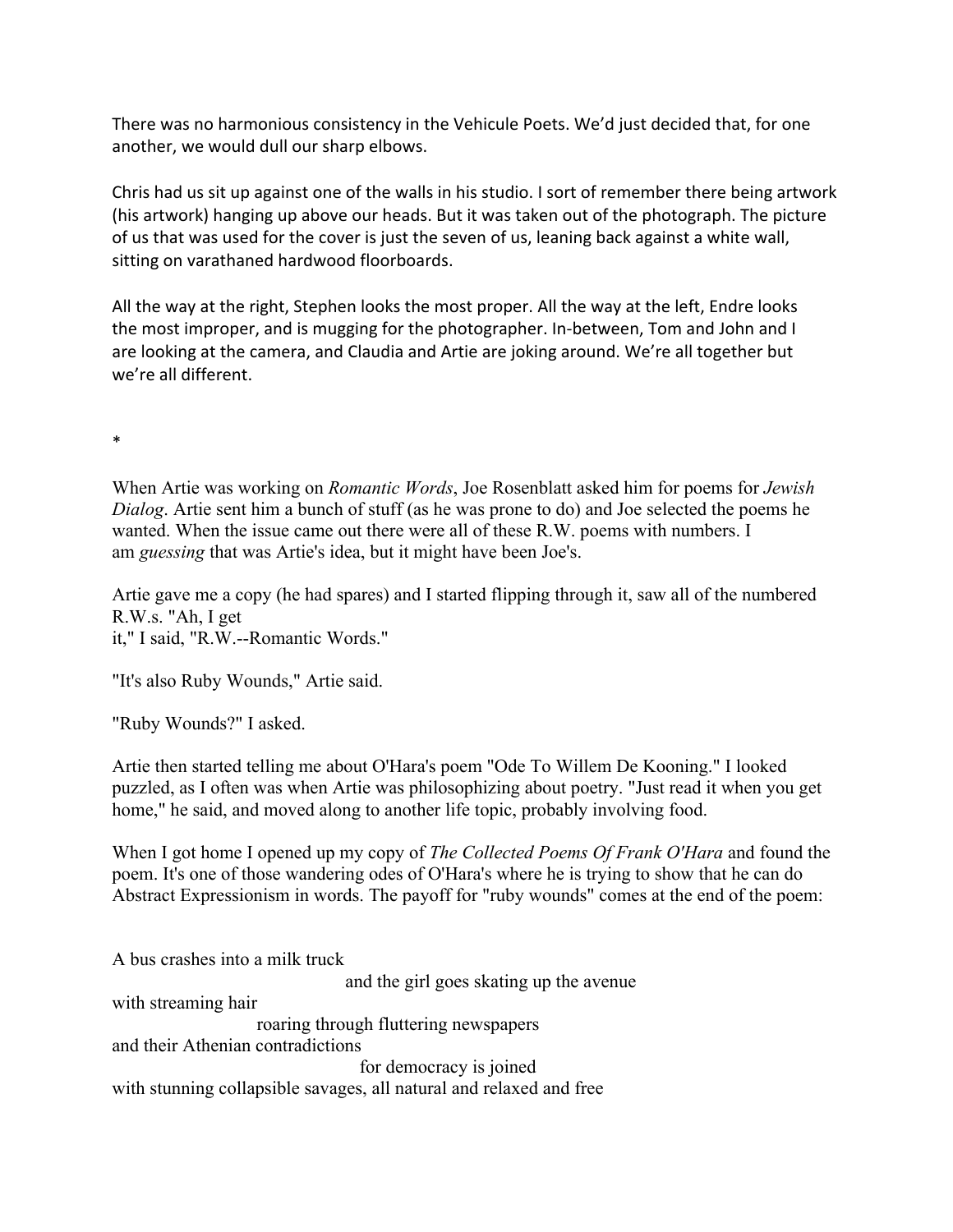as the day zooms into space and only darkness lights our lives, with few flags flaming, imperishable courage and the gentle will which is the individual dawn of genius rising from its bed

"maybe they're wounds, but maybe they are rubies"

each painful as a sun

1957

\*

For me, the most significant book we published in the years we were editors at Véhicule Press was Artie Gold's *before Romantic Words*. If you have a copy of this book in your library, I consider you to actually understand what's going on. If not, well. . .

When we published it, I felt like I was a member of the team when City Lights published Frank O'Hara's *Lunch Poems*. That's how momentous this book was *for me*. And I don't understand people who don't own a copy of it and don't think it is one of the fifty greatest poetry books *ever*.

With *cityflowers* Gold demonstrated his skill as a poet. In *Even yr photograph looks afraid of me* he established his credentials as (what Bowering calls him in one of his many introductions to Gold) a "tabloid cantor." *some of the cat poems* makes a case for both his humour and his sensitivity. *before Romantic Words* just delivers the goods poem after poem after poem.

Not surprisingly, it opens with his "Sonnet" that was passed from hand to hand back in 1976. It would be a mistake to think that Artie was never in on the aesthetic wars that roiled through Montreal in pretty much every generation.

The poems of his that are in *The Oxford Book Of Canadian Verse in English* are from *before Romantic Words*. As are a lot of the other poems of his that have been anthologized. It's the book in which he is the most revealingly himself. It is one of the great books in our literature. You should read it.

What we didn't know at the time was that he wouldn't publish another book after it for thirteen years. And that book would only come into existence because I insisted that he really needed to have a Selected Poems available. After *before Romantic Words*, poetry corporal Gold went MIA for a long time.

\*